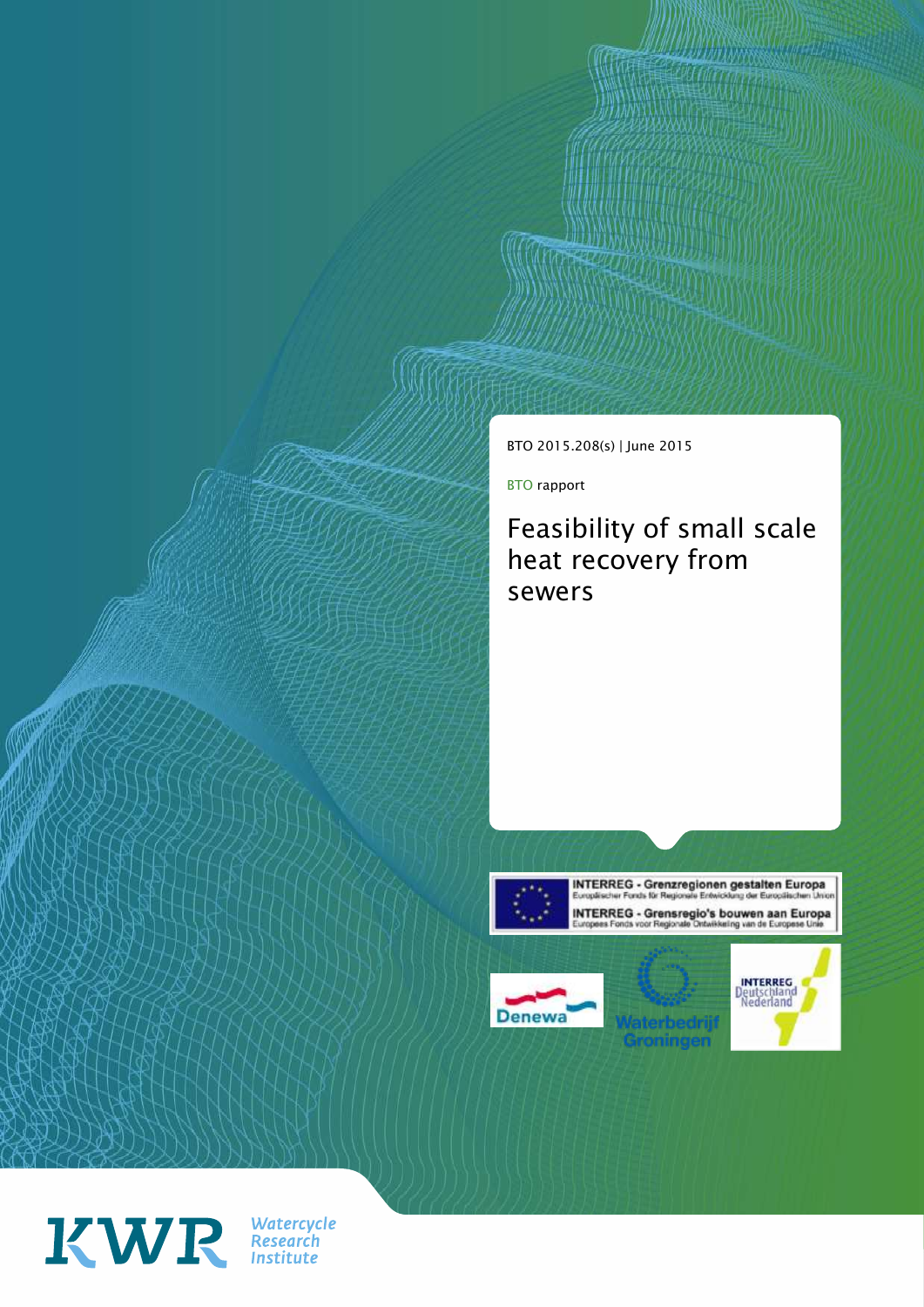**BTO 2015.208(s) | June 2015** Feasibility of small scale heat recovery from sewers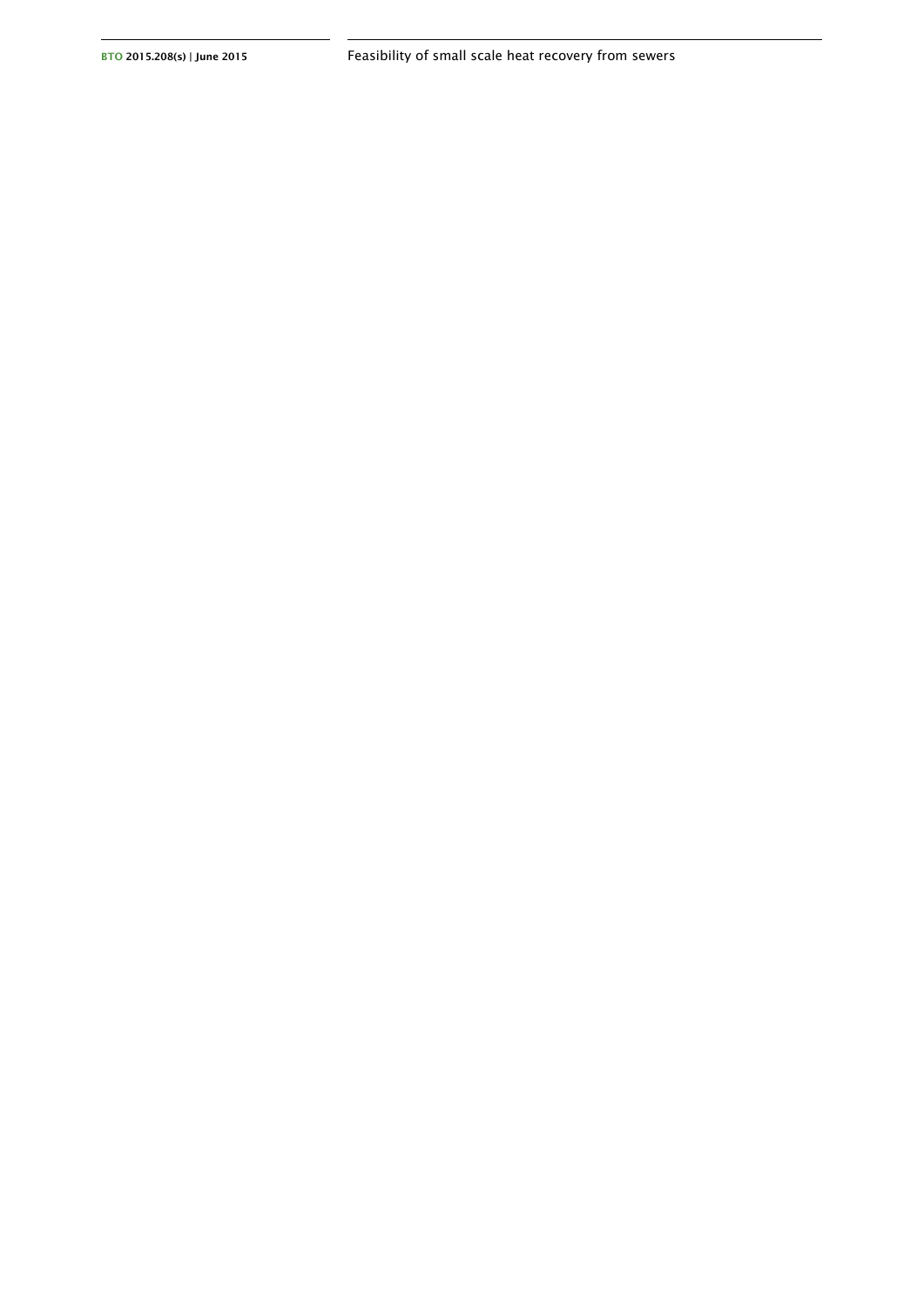### **BTO**

**Feasibility of small scale heat recovery from sewers**

**BTO 2015.208(s) | August 2014**

**Project number** 400555-003

**Project manager** Marthe de Graaff/Frank Oesterholt

### **Client**

BTO Speerpuntonderzoek Waterbedrijf Groningen / Interreg IV-A Deutschland - Nederland

**Quality Assurance** Marthe de Graaff

**Authors** Frank Oesterholt, Jan Hofman

Het project Denewa wordt in het kader van het INTERREG IVA programma Deutschland-Nederland medegefinancierd door het Europese Fonds voor Regionale Ontwikkeling (EFRO) en door het Ministerium für Wirtschaft, Arbeit und Verkehr Niedersachsen, het Ministerie van Economische Zaken, Landbouw en Innovatie, de Provincie Fryslân en de provincie Groningen. Het wordt begeleid door het programmamanagement INTERREG bij de Eems Dollard regio.









#### **More information** Jan Hofman

T +31-30-6069679

E jan.hofman@kwrwater.nl

PO Box 1072 3430 BB Nieuwegein The Netherlands

T +31 (0)30 60 69 511 F +31 (0)30 60 61 165

E [info@kwrwater.nl](mailto:info@kwrwater.nl) www.kwrwater.nl



**INTERREG - Grenzregionen gestalten Europa** discher Fonds für Regio a der Europäisch Entwick INTERREG - Grensregio's bouwen aan Europa s Fonds voor Regional eing van de Europ

KWR

### **Watercycle** Research Institute

**BTO 2014.xxx | September 2014 © KWR**

Alle rechten voorbehouden. Niets uit deze uitgave mag worden verveelvoudigd,

opgeslagen in een geautomatiseerd gegevensbestand, of openbaar gemaakt, in enige vorm of op enige wijze, hetzij elektronisch, mechanisch, door fotokopieën, opnamen, of enig andere manier, zonder voorafgaande schriftelijke toestemming van de uitgever.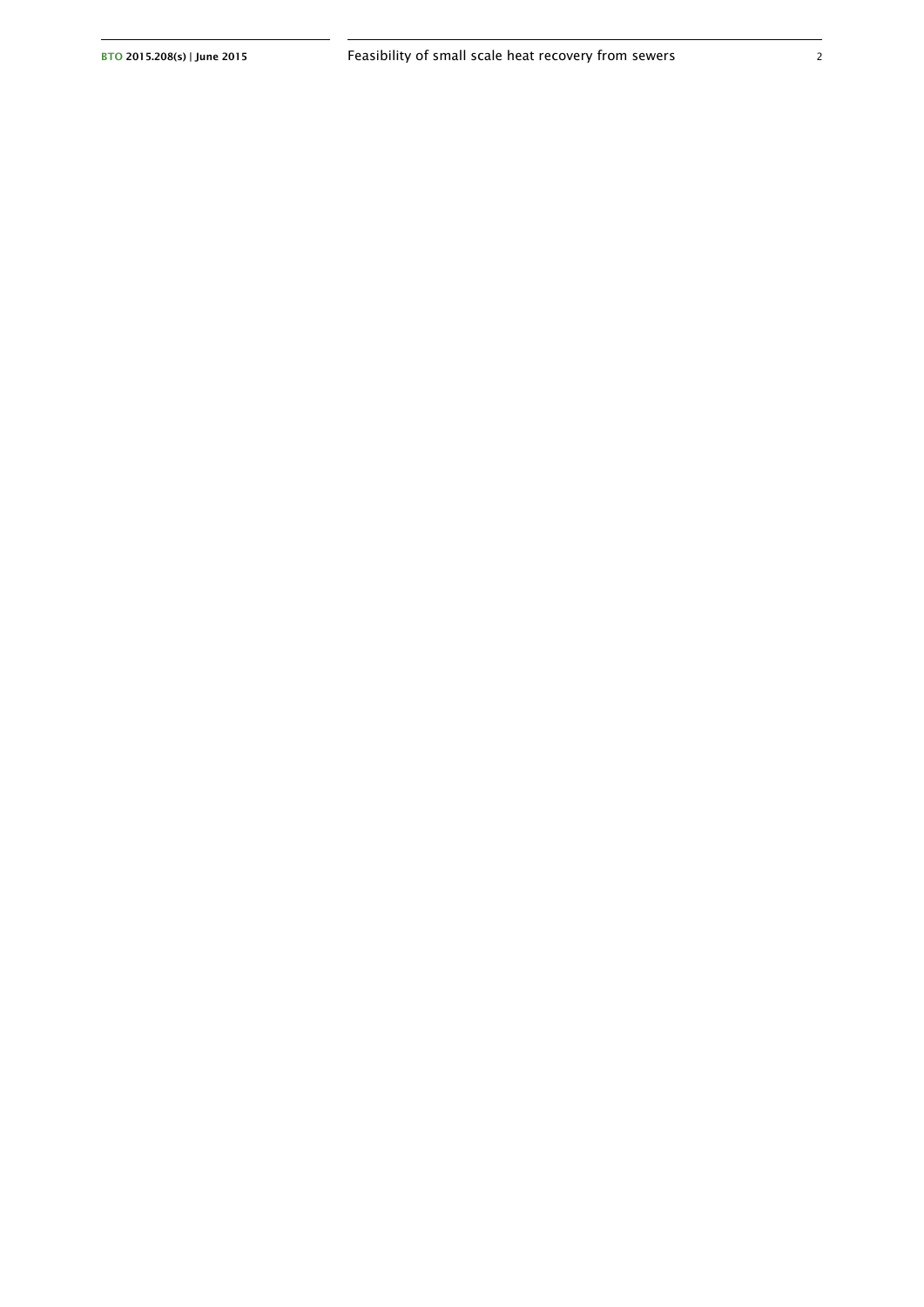## <span id="page-4-0"></span>**Contents**

| <b>Contents</b>  |                                               |                 |  |  |
|------------------|-----------------------------------------------|-----------------|--|--|
|                  |                                               |                 |  |  |
| 1                | <b>Introduction</b>                           | 4               |  |  |
| 1.1              | Heat recovery from sewers                     | 4               |  |  |
| 1.2              | Project setup                                 | 4               |  |  |
|                  |                                               |                 |  |  |
| $\overline{2}$   | <b>Sewer heat exchangers</b>                  | 5               |  |  |
| 2.1              | Locations for heat recovery                   | 5               |  |  |
| 3                | Inventory of possible pilot locations in      |                 |  |  |
|                  | <b>Groningen</b>                              | 10              |  |  |
| 3.1              | Selection criteria                            | 10 <sup>°</sup> |  |  |
| 3.2              | Acquisition of pilot locations                | 10              |  |  |
|                  |                                               |                 |  |  |
| 4                | Design of small scale system                  | 11              |  |  |
| 4.1              | System layout                                 | 11              |  |  |
| 4.2              | Costs                                         | 11              |  |  |
|                  |                                               |                 |  |  |
| 5                | <b>Conclusions and recommendations</b>        | 13              |  |  |
| 5.1              | Conclusions                                   | 13              |  |  |
| 5.2              | Discussion and recommendations                | 13              |  |  |
|                  |                                               |                 |  |  |
| 6                | <b>References</b>                             | 14              |  |  |
| 15<br>Appendix 1 |                                               |                 |  |  |
|                  | Overview project for new urban development in |                 |  |  |
|                  | the city of Groningen                         | 15              |  |  |
|                  |                                               |                 |  |  |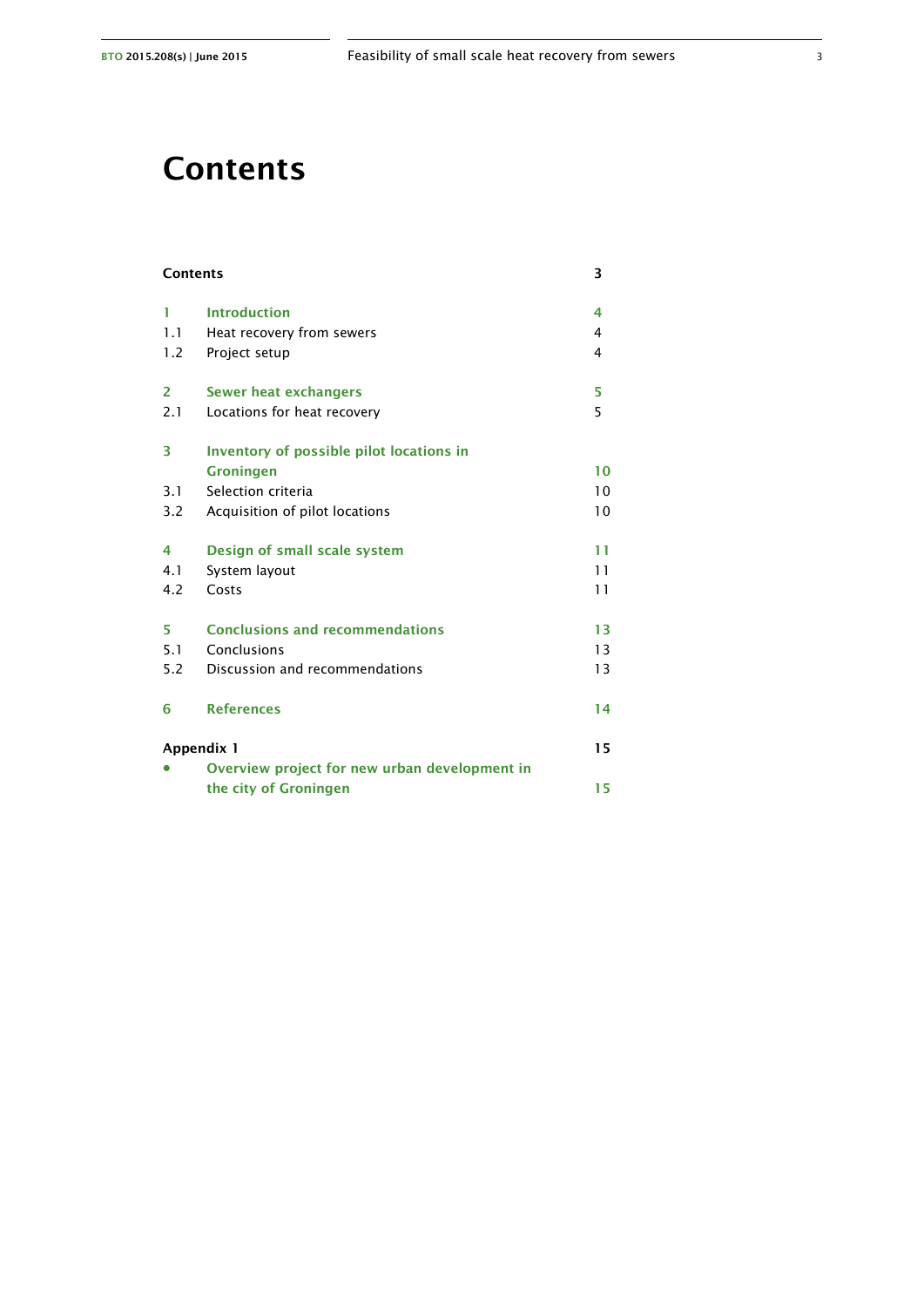### <span id="page-5-0"></span>**1 Introduction**

#### <span id="page-5-1"></span>**1.1 Heat recovery from sewers**

Warm wastewater enters the sewer system at many places. Most warm water discharges occur irregularly during short periods. All warm water used in homes ends up in the sewer system. Moreover, in many cities hot water is discharged into the sewer from for instance industrial water users. Examples are industrial textile laundry or food industry.

Thermal energy is an important factor in the total energy consumption related to the water cycle. Research has indicated that for domestic use (shower, bath, laundry machine, dishwasher etc.) the primary energy required to heat the water is about ten times higher than the operational energy for producing and distributing drinking water and collecting and treating wastewater [\(Sukkar et al. 2009a,](#page-15-1) [Sukkar et al. 2009b,](#page-15-2) [Kluck et al. 2011,](#page-15-3) [Hofman et](#page-15-4)  [al. 2010\)](#page-15-4). Using the average drinking water consumption at households (approximately 130 L per person per day) and the total heat used to produce warm water (60 MJ $_{\rm primary}/$ m $^3$  water), the average temperature of domestic wastewater entering the sewer system can be calculated. In the Netherlands this temperature is between 25 and 30°C.

When a modern isolated house is considered, the heat loss via the sewer is approximately 40 % (or higher) of the total heat loss of a house. When this heat is recovered and reused, less primary energy resources need to be used and emission of carbon dioxide (CO<sub>2</sub>) can be reduced significantly.

Heat recovery from sewers is practiced already for some time in Switzerland. Also in Germany and Scandinavia projects exist. Nevertheless, heat recovery from sewers is not a mature technology. Design principles, operation and maintenance, and economic viability are uncertain.

### <span id="page-5-2"></span>**1.2 Project setup**

This project aimed at the development of a small scale system (20 - 50 houses) for heat recovery from the sewer system in a representative neighbourhood of the city of Groningen. This system should demonstrate the heat recovery from sewer water and reuse of that heat for the heating of houses and/or the warm water production in houses. However before realisation, a desk study was performed to proof the economic feasibility of this business case.

In this desk study two aspects were distinguished:

- The heat exchanger in the sewer system and the connected heat recovery system;
- The distribution and application of heat in(to) the houses including the heat pump facilities.

In this report each aspect is addressed including an estimate of the economic feasibility.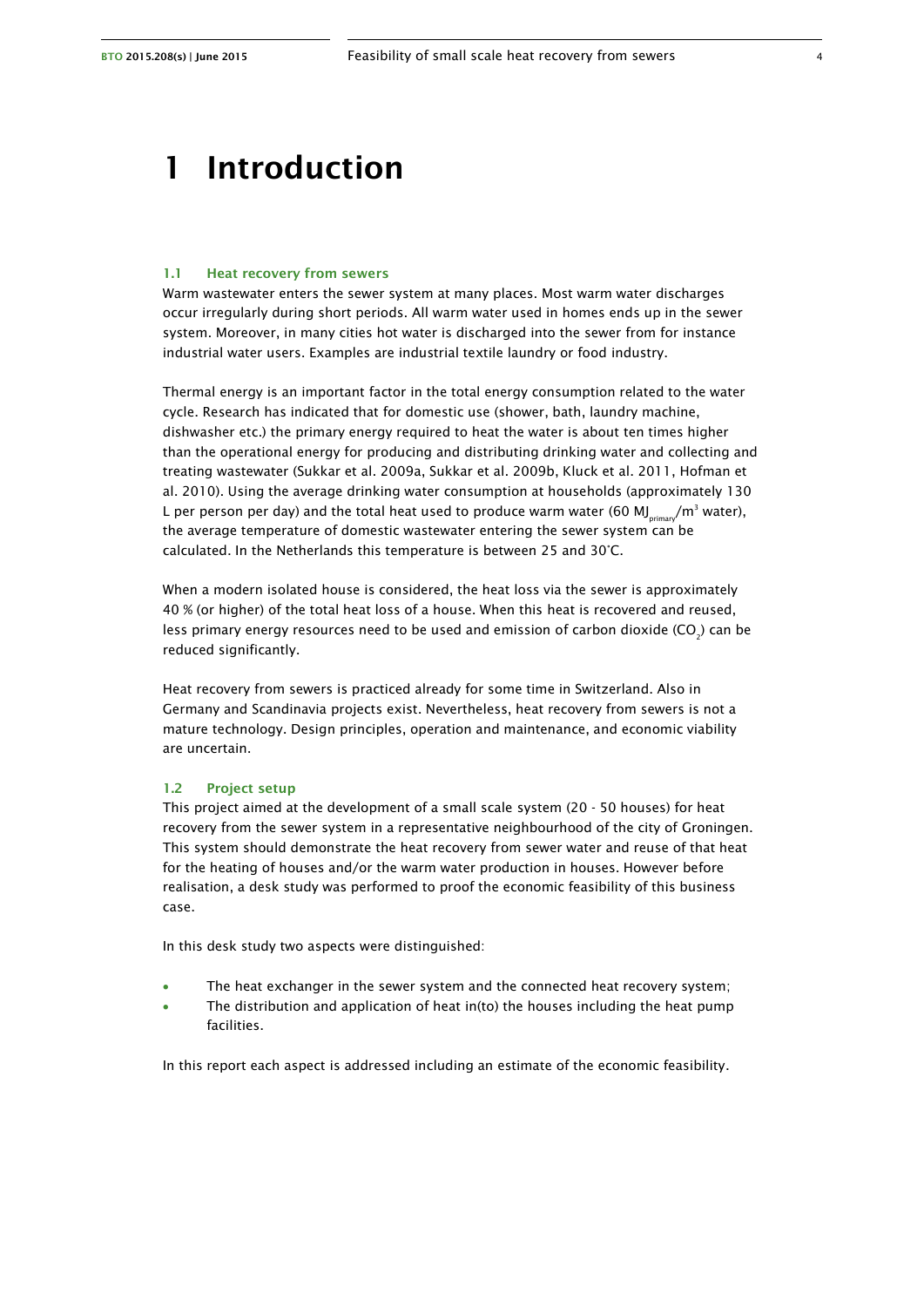### <span id="page-6-0"></span>**2 Sewer heat exchangers**

#### <span id="page-6-1"></span>**2.1 Locations for heat recovery**

Heat recovery from wastewater can be done on several locations in the water cycle. Close to the heat source (dwellings, apartment buildings) is the first option. At this location the sewage water temperature is still relatively high and only little energy content is lost to the environment. Opposed to this, the amount of wastewater – and therefore the heat content – is relatively low and varies considerably in time. A second option is heat recovery in the sewer system. In the sewer system more water is available and less variation is expected. On the other hand, the sewage temperature will be lower because heat is lost to the environment and cold water may enter the sewer (rainfall, groundwater). Heat recovery can also be done more downstream at main sewer pipes and transport sewers. In that case, it may be necessary to consider the temperature decrease of the waste water upon arrival at the wastewater treatment plant. Finally, heat recovery can be done from the WWTP effluent. At this point the temperature is the lowest, but a more or less constant water flow is available. Model calculations may be used to predict the potentially available heat in waste water and the optimum location to install heat transfer equipment.

#### **2.1.1 Shower sink heat exchangers and local systems**

Shower sink heat exchangers can directly use waste heat. The heat exchanger is installed in the shower sink. The warm used water is used to heat up the cold water flowing into the cold tap and the warm water boiler. Therefore the boiler uses less gas to heat the water and less warm water is used at the mixing tap to achieve the desired shower water temperature. A distinction has to be made between horizontal and vertical heat exchangers [\(Figure 1\)](#page-6-2). Vertical systems can often be installed in vertical indoor sewer pipes. If less space is available, horizontal systems can be used, because they can be installed below a shower basin.

Waternet, the watercompany of Amsterdam, recently started a project in a student housing conmplex ('Uilenstede') in Amstelveen. Here 100 shower sink heat exchangers are installed. Ten of them will be monitored closely in the coming years to test their performance. Theoretically about 50% of the heat can be recovered from used shower water. This means that for a one-family home an annual saving of € 100,-- is possible. The pay-back time for the investment in a shower heat exchanger will be around 6 years.

<span id="page-6-2"></span>

*Figure 1. Examples and principles of shower sink heat exchangers. Left: horizontal system, right: vertical system. (source: [www.technea.nl\)](http://www.technea.nl/).*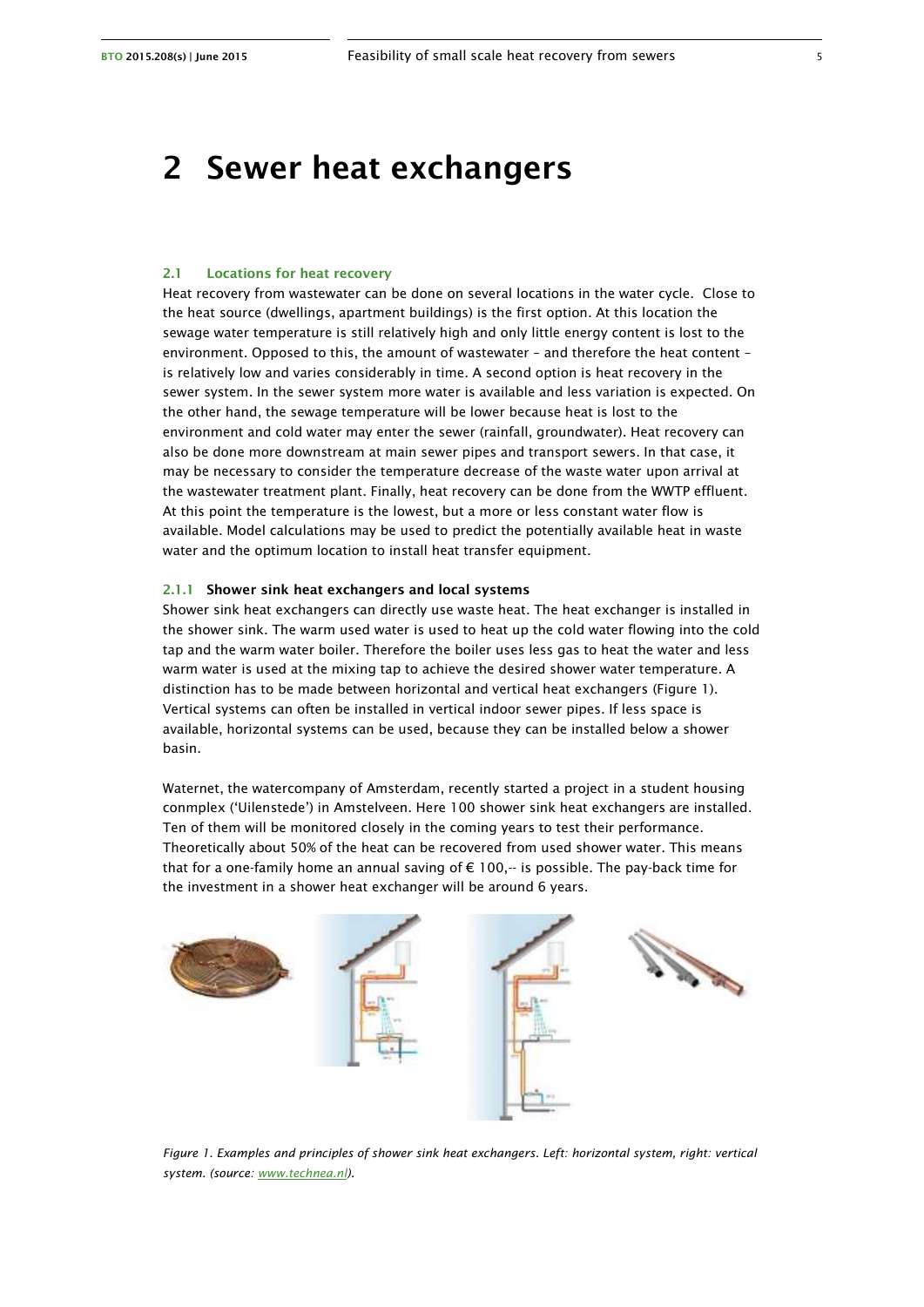A second local system is heat exchanger that can be installed in a sewage pit near a building [\(Figure 2\)](#page-7-0). The system is sold by FEKA<sup>1</sup>, Switzerland. The heat exchanger is a fully integrated system. The wastewater from the pit is discharged by a siphon. A pump is installed to backflush the siphon. The heat exchanger is connected to a heat pump and a heat reservoir to increase the heat value.



<span id="page-7-0"></span>*Figure 2. Heat exchanger in a sewer collection pit. Applicable at apartment buildings and flats. (source: [www.feka.ch\)](http://www.feka.ch/)*

An example of this technology can be found in the zero-energy complex 'Eulachhof' in Winterthur, Switzerland. The complex consists of 132 dwellings. The wastewater from the wet rooms in the building is collected in the pit. The heat pump increases the temperature o 60 °C. The heat is sufficient for covering the total energy demand for the warm tap water use. The system can be used for waste water flows of 8.000-10.000 L/d with an average temperature of 23 °C [\(Wanner 2009\)](#page-15-5).

### **2.1.2 Gravity sewers**

ł

[Table 1](#page-7-1) gives a good overview of gravity sewer heat exchanging systems that are available on the market nowadays. Three different ways of exchanging heat from the sewer can be distinguished. Firstly the heat exchanger can be built-in separately in the sewer pipe, mostly on the bottom of the pipe. Secondly the heat exchanger can be integrated in the sewer pipe wall. And thirdly the heat exchanger can be placed above the ground. In this situation only part of the water in the sewer will pass a screen and is pumped to the heat exchanger. Some of these systems will be described in more detail below.

| supplier   | Wavin      | <b>Huber</b> | Kroondehly | <b>Uhrig Bau</b> | <b>Berding</b> | Frank       | Frank &    |
|------------|------------|--------------|------------|------------------|----------------|-------------|------------|
|            |            |              |            | & Geveke         | concrete &     | <b>GmbH</b> | Socea &    |
|            |            |              |            |                  | <b>LBn</b>     |             | Heijmans   |
|            |            |              |            |                  | concrete       |             |            |
| Lifetime   | unknown    | 15 years     | unknown    | 15 years         | unknown        | 50 years    | 1000 years |
|            |            |              |            |                  |                |             |            |
| Type heat  | integrated | above        | built-in   | built-in         | built-in       | integrated  | integrated |
| exchanger  |            | ground level |            |                  |                |             |            |
|            |            |              |            |                  |                |             |            |
| Drill pipe | no         | no           | no         | no               | no             | no          | yes        |

#### <span id="page-7-1"></span>TABLE 1. HEAT EXCHANGING SYSTEMS FOR GRAVITY SEWERS (ADAPTED FROM HEIJMANS)

<sup>1</sup> FEKA-Energiesysteme AG, Elestastrasse 16, 7310 Bad Ragaz, Zwitserland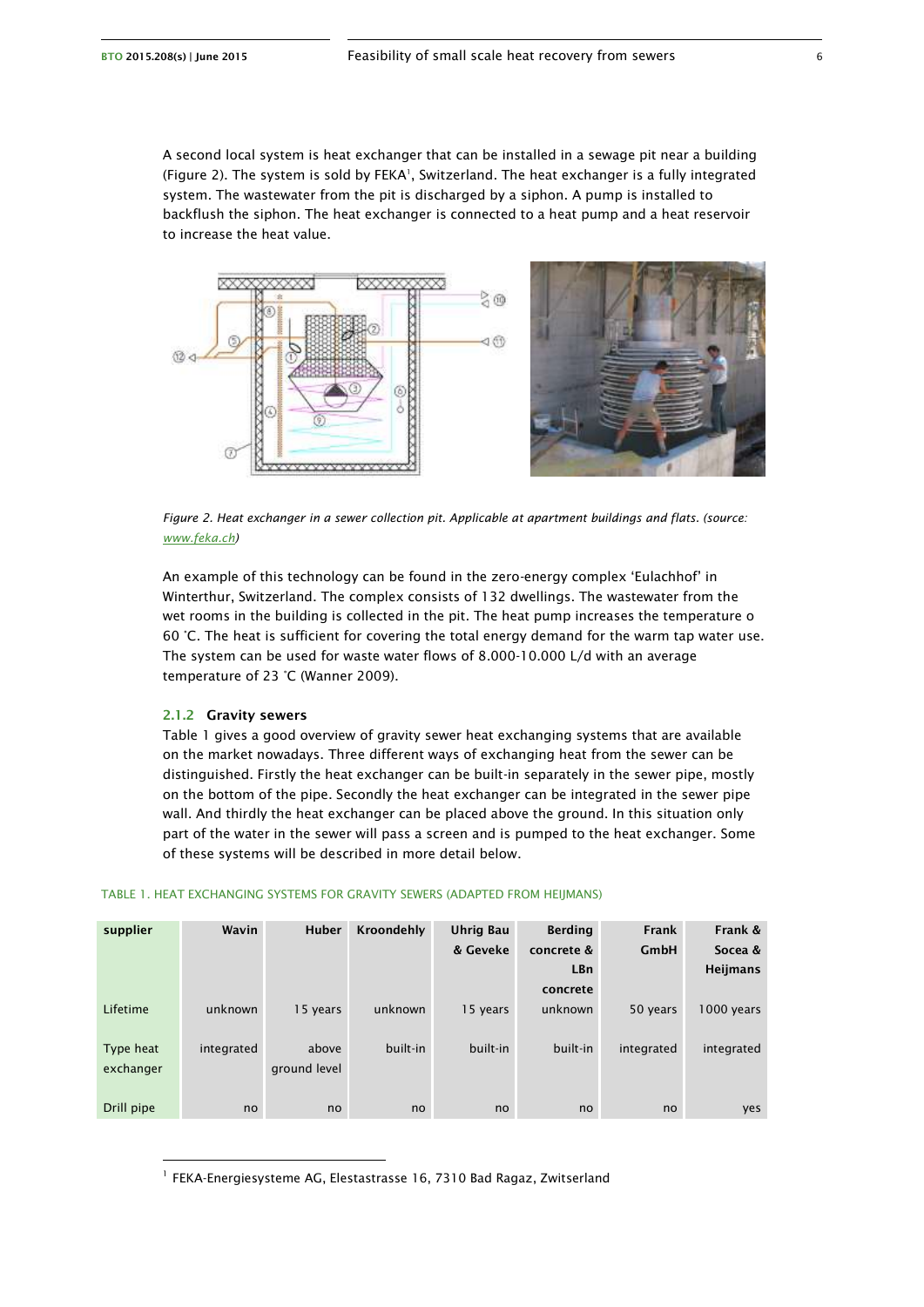Rabtherm<sup>2</sup> supplies integrated systems that can be used during construction of new sewer mains. Furthermore they can supply systems that can be inserted in existing sewers [\(Figure](#page-8-0)  [3\)](#page-8-0). The heat exchangers are made of a special steel for optimal heat transfer. Moreover, a patented method for reduction of biofilm formation is applied, that makes use of copper strips in the heat exchanger surface.

The Rabtherm systems can be used in diameters of  $\varnothing$ 400 mm. The minimum required wastewater flow rate is 12 L/s. According to the specification the system delivers 2– 5 kW<sub>th</sub>/m<sup>2</sup> after the heat pump. The heat transferred from the waste water is 2-6 kW/m<sup>2</sup>, depending on the flow rate, the water velocity, the mains' slope and the fouling. At a filling level of 1/3 a heat transfer rate of 1 kW/m can be achieved. A comparable system is available on the market: ThermLiner, sold by Uhrig Bau<sup>3</sup>.



*Figure 3. Rabtherm heat exchangers: left integrated system, right: system for implementation in existing sewer mains. (source: [www.rabtherm.ch\)](http://www.rabtherm.ch/)*

<span id="page-8-0"></span>

*Figure 4. Example of a Thermpipe-PKS system (source: [www.frank-gmbh.de\)](http://www.frank-gmbh.de/)*

<span id="page-8-1"></span>l

 $^{\rm 2}$  Rabtherm Energy Systems / RABTHERM AG, Buckhauserstrasse 40, CH - 8048 Zürich, Zwitserland <sup>3</sup> UHRIG Straßen-Tiefbau GmbH, Am Roten Kreuz 2, 78187 Geisingen, http://www.energie-ausabwasser.de/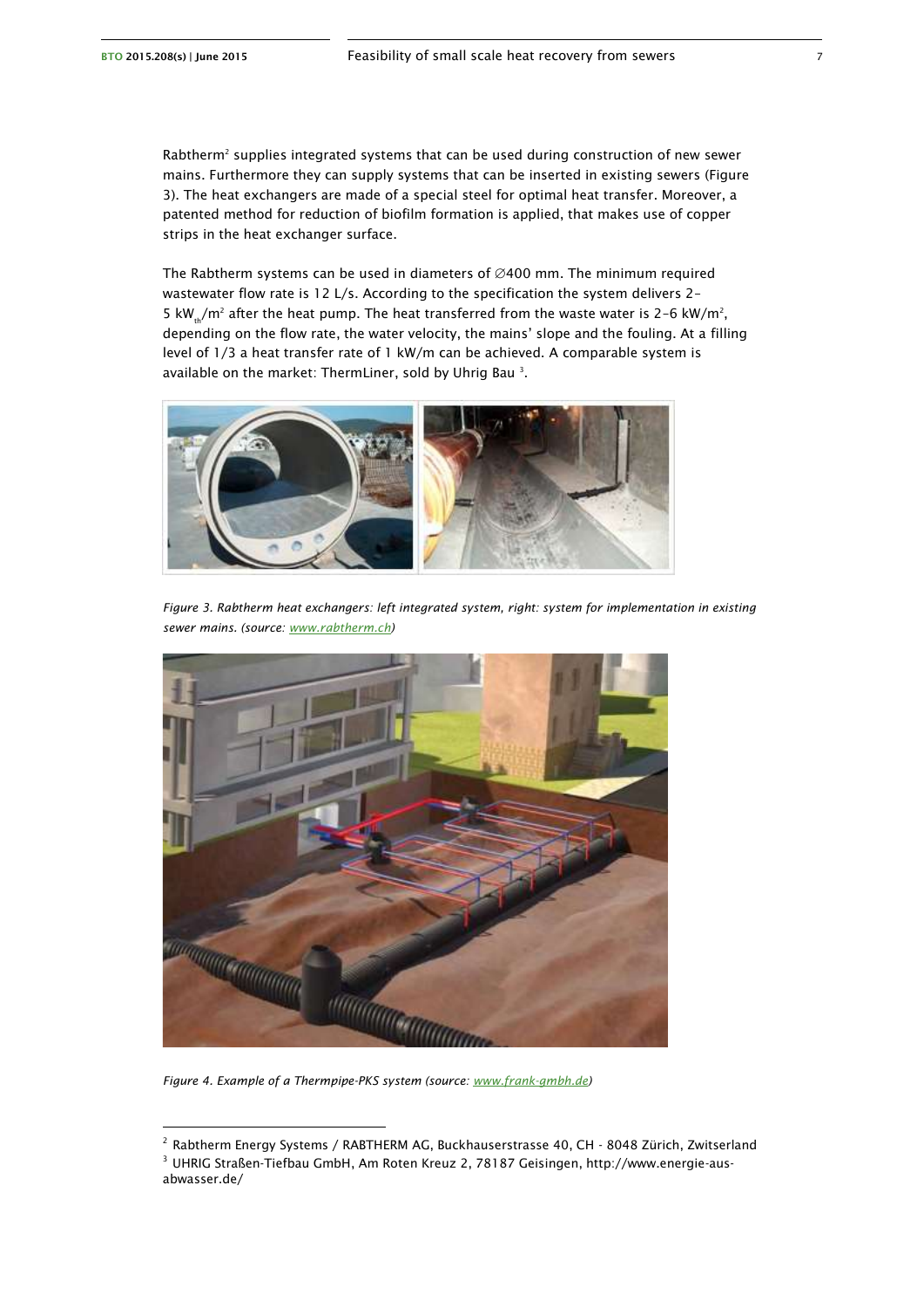Another system is developed by the German company Frank<sup>4</sup>. The system consists of a plastic (PE) mains with a small helical tube wound around it [\(Figure 4\)](#page-8-1). A coolant is flowing through the helical tube, abstracting heat form the wastewater and also from the surrounding soil. The heat exchanger tubes are available in in diameters  $\varnothing$ 300-1.800 mm. The heat recovery varies between 350 W/m for a  $\varnothing$ 300 mm to 1810 W/m for a  $\varnothing$ 1.800 mm.

Recently the Hydrea Thermpipe system was developed by Heijmans, Frank GmbH and Socea [\(Figure 5\)](#page-9-0). In this system the Thermpipe-PKS is used as a basis and poured in a concrete mains. Pipe elements can be connected to a strain of 150 m and coupled to a distribution system the mains outer diameter is minimal  $\varnothing$ 1.600 mm (1.000 mm inner diameter). The system can be installed by drilling.

Also Wavin is developing a plastic system (PP) with a double walled.



*Figure 5. The Hydrea-Thermpipe system of Heijmans, Frank en Socea.*

<span id="page-9-0"></span>

10 Sewer; 2 sewer shaft with screen and delivery pump; THUBER wastewater heat exchanger RoWin; @ Heat pump

<span id="page-9-1"></span>*Figure 6. The Huber ThermWin® system.*

ł

<sup>4</sup> Frank GmbH, Starkenburgstrasse1, 64546 Mörfelden-Walldorf, Duitsland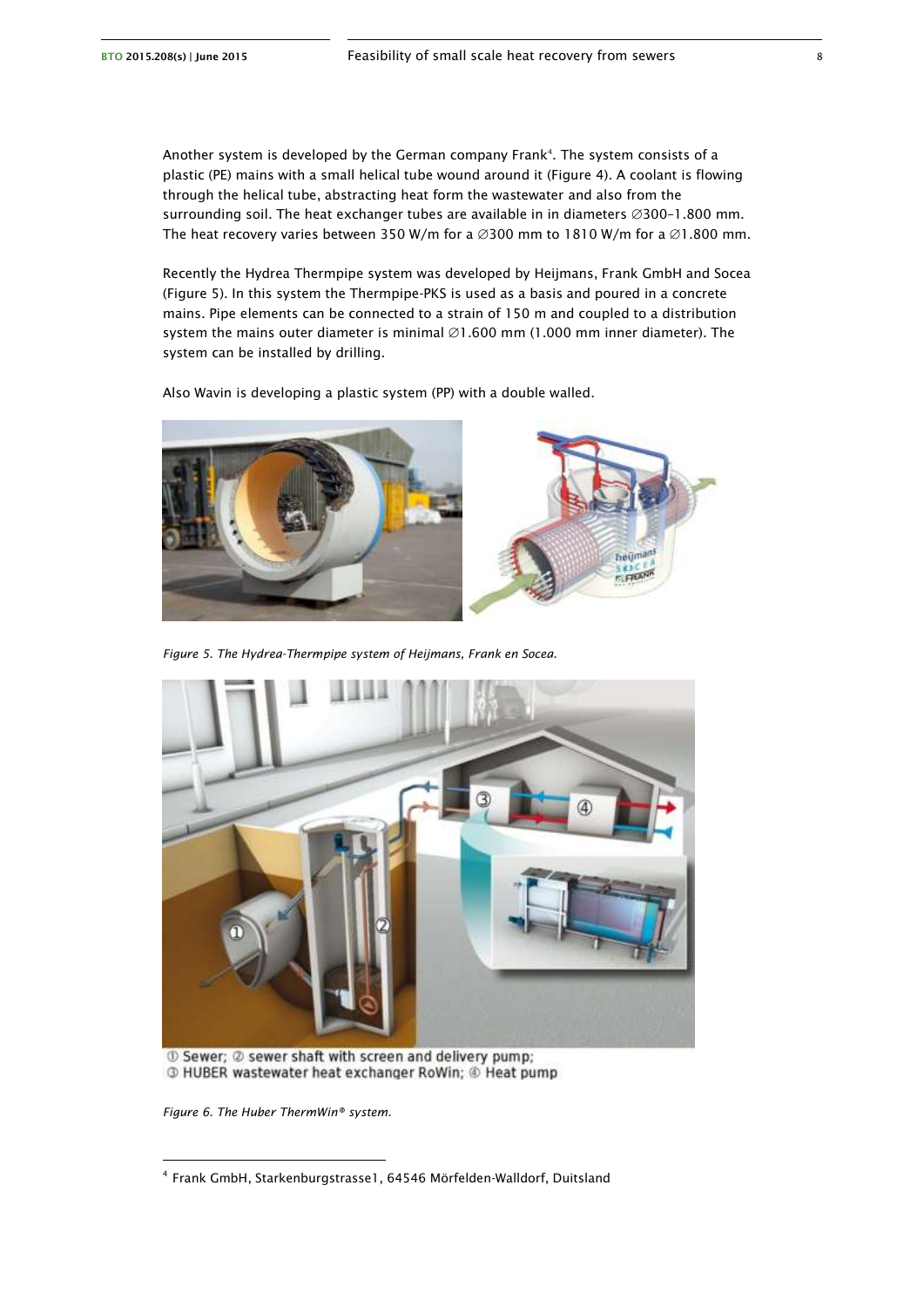A completely different system was developed by Huber Technology<sup>s</sup>: the ThermWin system [\(Figure 6\)](#page-9-1). In this system a self-cleaning external plate heat exchanger is coupled to a heat pump. The warm sewage is pumped from the sewer mains into the heat exchanger. After abstracting the heat, the water is discharged again in the sewer mains. Additional to this Huber supplies the TubeWin system, a heat exchanger that can be inserted in existing sewer mains (diameter above 1.000 mm).

It is important to notice that all systems described are developed for bigger transport sewers, typically 800 mm or more. For example the Hydrea Thermpipe is available from Ø 1600 mm. The Huber system is economical feasible (according to the supplier) from a dry weather flow of 10 liters per second upward. Main reason is that under these conditions the system is less dependent on the flow dynamics in the sewer.

Conclusion: most available heat exchange systems for sewers are developed for bigger transport sewer pipes and not for small sewer pipes in residential areas (20–50 houses).

ł

<sup>5</sup> HUBER SE, Industriepark Erasbach A1, D-92334 Berching, Duitsland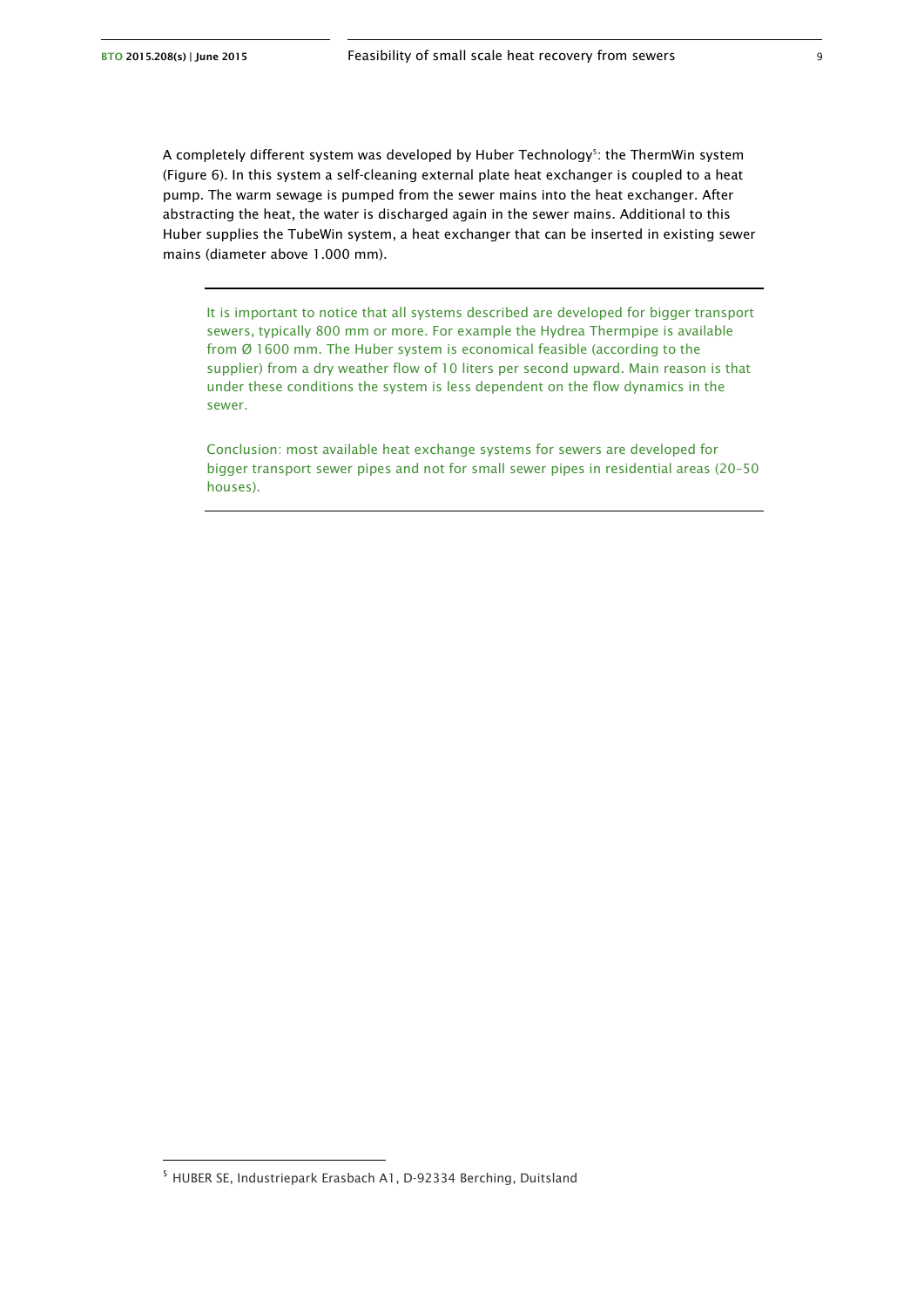## <span id="page-11-0"></span>**3 Inventory of possible pilot locations in Groningen**

#### <span id="page-11-1"></span>**3.1 Selection criteria**

To find a possible pilot location several criteria have to be considered. First of all the available heat should cope with the local heat demand. So it is important to find one or more potential heat users. The distance between the heat exchanger and heat users should be as small as possible, as transport of heat over great distances is not feasible. As availability and demand of heat may vary in time, storage of heat in the underground should be considered. The design criteria and specifications of heat recovery systems available on the market must be known well so the right location can be chosen. There should also be enough space available to implement the system. As investments in the infrastructure appear inevitable, it seems logical to select a new to build neighbourhood as a pilot location.

The criteria can be summarized as follows:

- Presence of one or more potential heat users in the direct surroundings.
- The available heat from the sewer should match? with the heat demand.
- When supply and demand of heat vary in time / season, storage in the underground is necessary.
- Design criteria for the heat recovery system.
- Plans for new to build neighbourhoods.
- Available space for the heat recovery system.

Other preconditions:

- Small scale (20–50 houses) in a drain sewer.
- Substantial heat demand in the direct surroundings.

### <span id="page-11-2"></span>**3.2 Acquisition of pilot locations**

A list of new urban development projects in the city of Groningen was made with the help of information on the internet. Subsequent acquisition on these locations however did not result in a suitable pilot location. There were two reasons in particular why no suitable location was found. First of all the construction of residential houses was in deep recession at the time the acquisition was done so many development projects were 'on hold'. Secondly those projects that were relevant could not meet the criteria mentioned above.

> Conclusion: no suitable pilot location for a project concerning 20 to 50 new build houses could be found.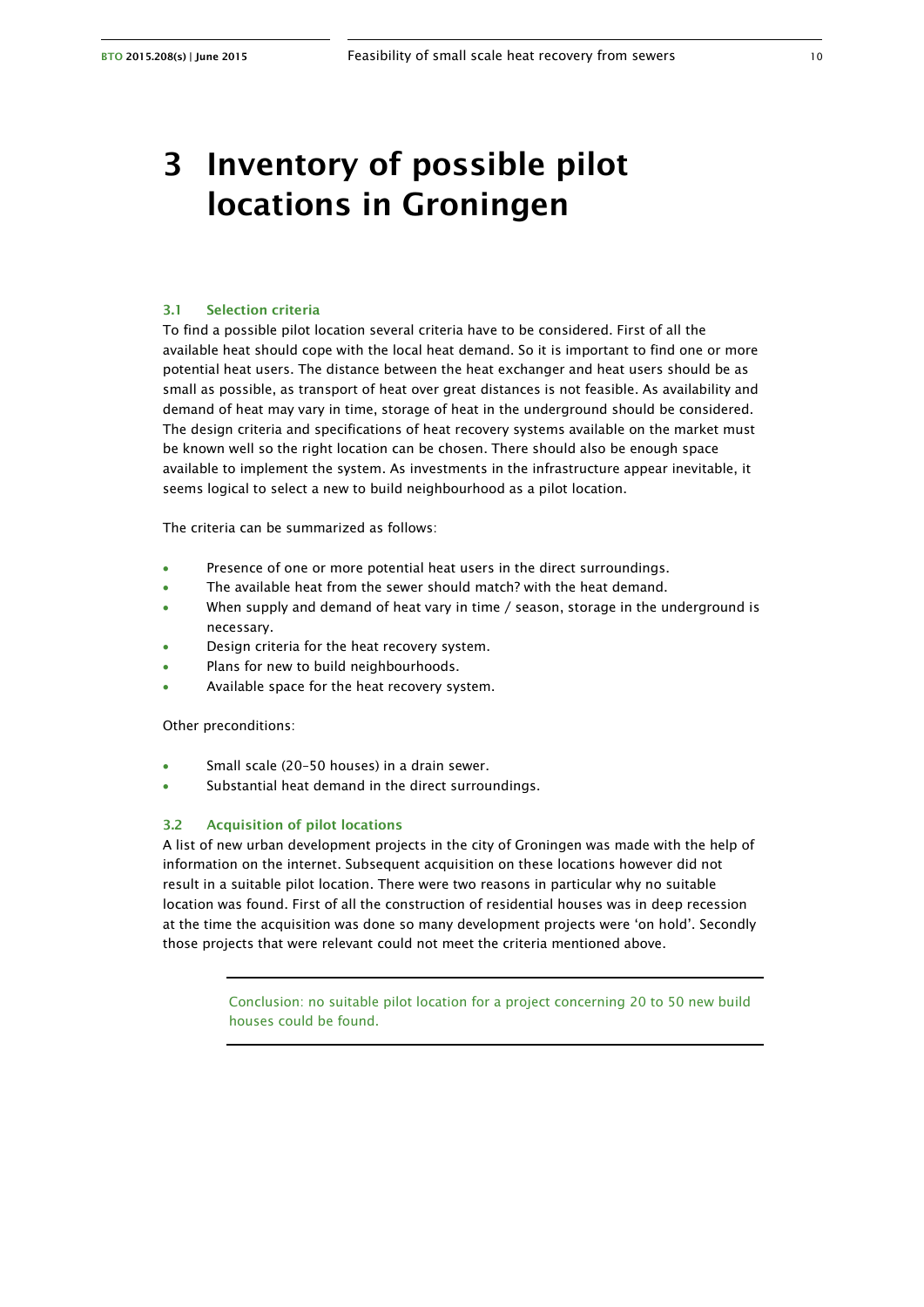### <span id="page-12-0"></span>**4 Design of small scale system**

### <span id="page-12-1"></span>**4.1 System layout**

For setting up a business case the following fictional situation was used.

A project that consists of two streets [\(Figure 7\)](#page-12-3):

- Street 1: 30 two-under-one-roof houses 500 m<sup>3</sup>
- Street 2: 16 terrace houses  $+$  4 corner houses 400 m<sup>3</sup>



*Figure 7. Hypthetical street layout.*

<span id="page-12-3"></span>In the normal situation the following (relevant) component are essential:

- Conventional sewer system
- Gas supply lines
- High efficiency combi system for warm water production and heating

In the planned situation with heat exchange from the sewer the following components are essential:

- Sewer system with heat exchanger
- Small facility with pump in the street
- **•** Heat pump per house with water/glycol system connected to the heat exchanger in the sewer. The heat will be used for warm water production and heating.

### <span id="page-12-2"></span>**4.2 Costs**

It is obvious that the costs for the construction of a sewer heat exchanger will be higher compared to the conventional situation. It is estimated roughly that the extra costs for this construction (including the facilities in the street) will be compensated by the cost saving of the gas infrastructure. This means that the benefits should be made in the houses.

The average annual gas consumption for an average household (2,2 persons) in the Netherlands is  $1.600 \text{ m}^3$  [\(www.milieucentraal.nl\)](http://www.milieucentraal.nl/). This corresponds with a total heat consumption of 20.500 kWh as 1  $m<sup>3</sup>$  of gas equals 12,8 kWh. When in the alternative situation a heat pump (hybrid high efficiency heat pump with electrical post heater) is used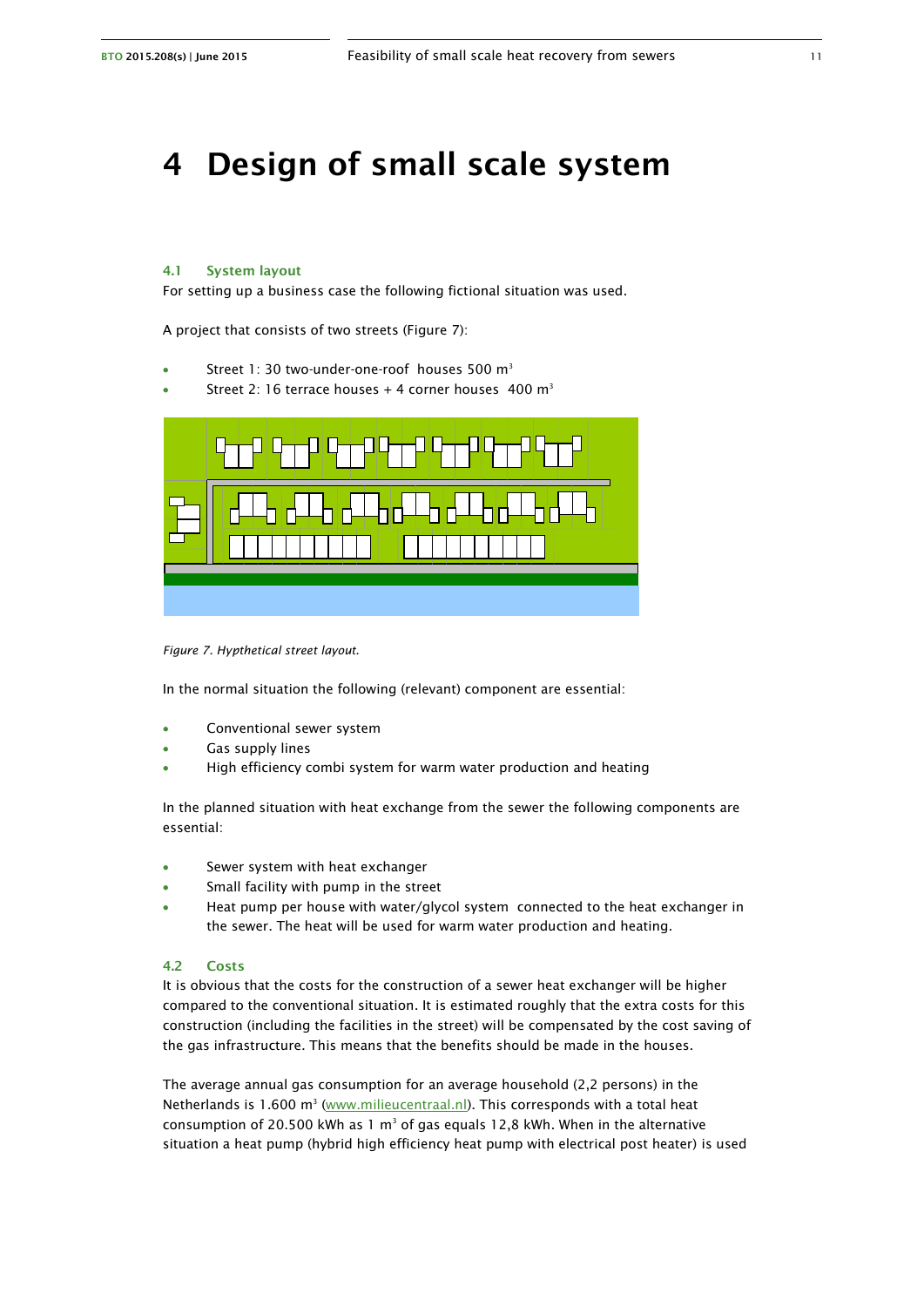with a COP of 4, in that case (20.500 kWh/4 =) 5.125 kWh electrical energy must be used to get 15.375 kWh heat from the sewer.

### TABLE 2. COMPARISON OF A CONVENTIONAL HEATING AND APPLICATION OF HEAT RECOVERY FROM SEWERS

| <b>Situation per household</b>            | <b>Conventional situation</b> | Situation with heat<br>recovery from sewer |
|-------------------------------------------|-------------------------------|--------------------------------------------|
| investment central heating boiler (24 kW) | € 1.500,-                     |                                            |
| CW4                                       |                               |                                            |
| investment heat pump (hybrid, high        |                               | $\epsilon$ 7.500,-                         |
| efficiency 15 kW)                         |                               |                                            |
| depreciation                              | 10 years linear               | 10 years linear                            |
| gas price $\epsilon$ (m <sup>3</sup>      | 0.65                          |                                            |
| electricity $\epsilon$ /kWh               |                               | 0,23                                       |
| gas consumption $m^3$ /year               | 1.600                         |                                            |
| extra electricity consumption kWh/year    |                               | 5.125                                      |
|                                           |                               |                                            |
| depreciation per year                     | € 150,-                       | € 750,-                                    |
| energy costs per year                     | € 1.040,-                     | € 1.150,-                                  |
| total costs per year                      | € 1.190,-                     | € 1.900,                                   |

\* *Sourc[e www.milieucentraal.nl](http://www.milieucentraal.nl/) price level 2013/2014*

The calculations show that for the present price levels for gas and electricity the use of heat from the sewer system via a heat pump per household is economically not feasible.

With a consistent electricity price, the gas price would have to rise to  $\epsilon$  1.10 to reach a break-even point. Under the influence of political and social factors it is virtually impossible to predict the price development of gas and electricity in the near future. However, with the introduction of renewable (green) energy in the society and the gas reserves becoming smaller globally, on the long term the situation for recovering heat from the sewer system with the help of heat pump will become more favourable.

> Conclusion: with current gas and electricity prices, heat recovery from the sewer on a small scale of 20–50 houses is economically not feasible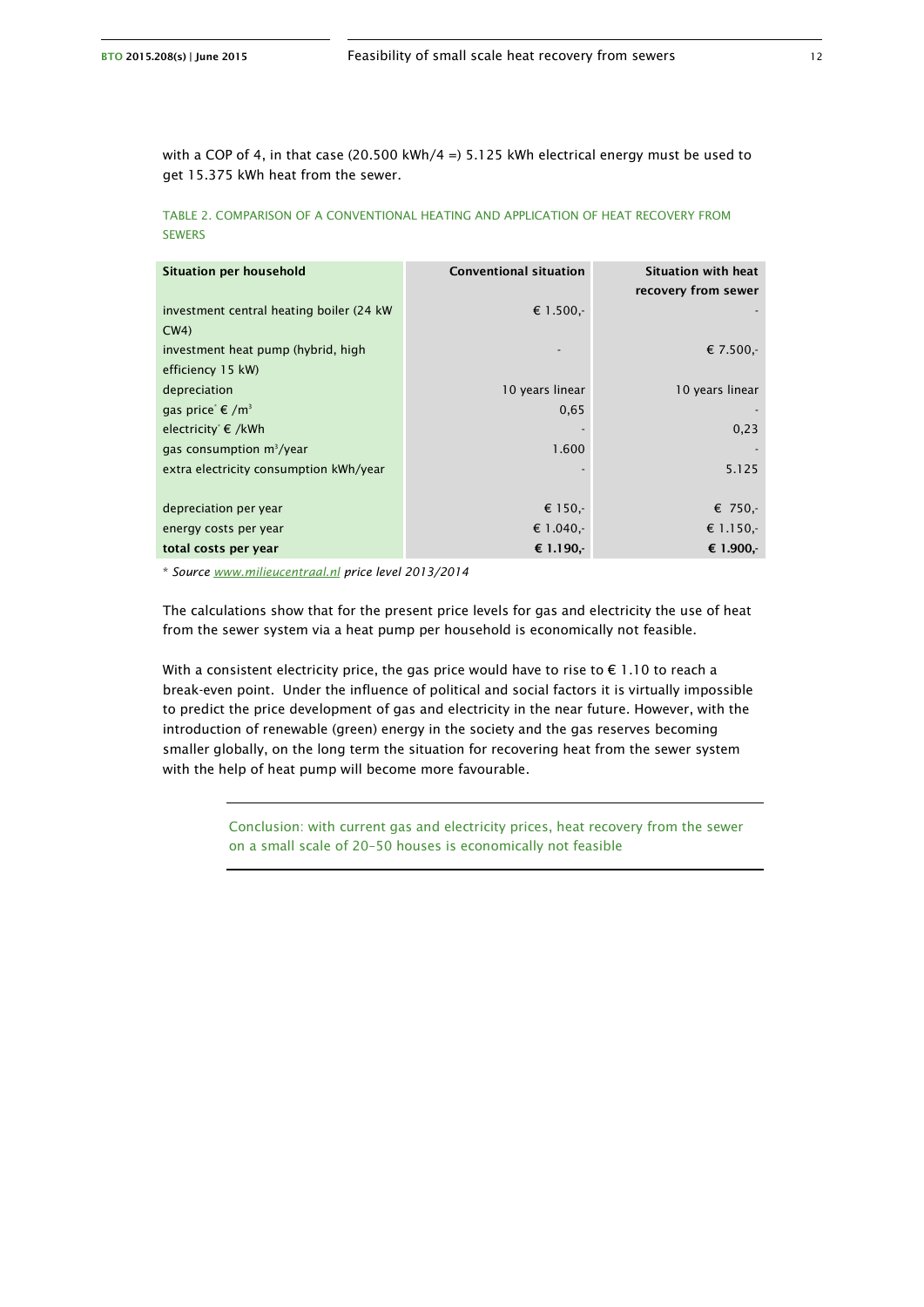### <span id="page-14-0"></span>**5 Conclusions and recommendations**

#### <span id="page-14-1"></span>**5.1 Conclusions**

This project aimed at the development of a small scale system (20 - 50 houses) for heat recovery from the sewer system in a representative neighbourhood of the city of Groningen. This system should demonstrate the heat recovery from sewer water and reuse of that heat for the heating of houses and/or the warm water production in houses.

Main conclusions:

- Most available heat exchange systems for sewers are developed for bigger transport sewer pipes and not for small sewer pipes in residential areas (20–50 houses).
- No suitable pilot location for a project concerning 20 to 50 new build houses could be found.
- With current gas and electricity prices, heat recovery from the sewer on a small scale of 20–50 houses is economically not feasible

### <span id="page-14-2"></span>**5.2 Discussion and recommendations**

A separate (still current) project ("*heat recovery from sewer and drinking water pipes*") performed within the joint research program for drinking water companies (*BTO theme Energy and Water*) looks into more practical aspects such as heat availability based on model calculations. The conclusion from this project is also that, although the highest temperatures were found in the streets near the houses, the realisation on a small scale is technically not feasible. This is mainly due to the big fluctuations and the very low efficiency for heat recovery as a direct result.

This information together with the findings of this desk study lead to the recommendation that heat recovery from the sewer should focus on projects on a larger scale, where the heat from larger transport sewers is recovered and reused in a suitable nearby location, e.g. a swimming pool, an office building or a hospital. This study made clear that most suppliers of these systems also aim at these kind of applications.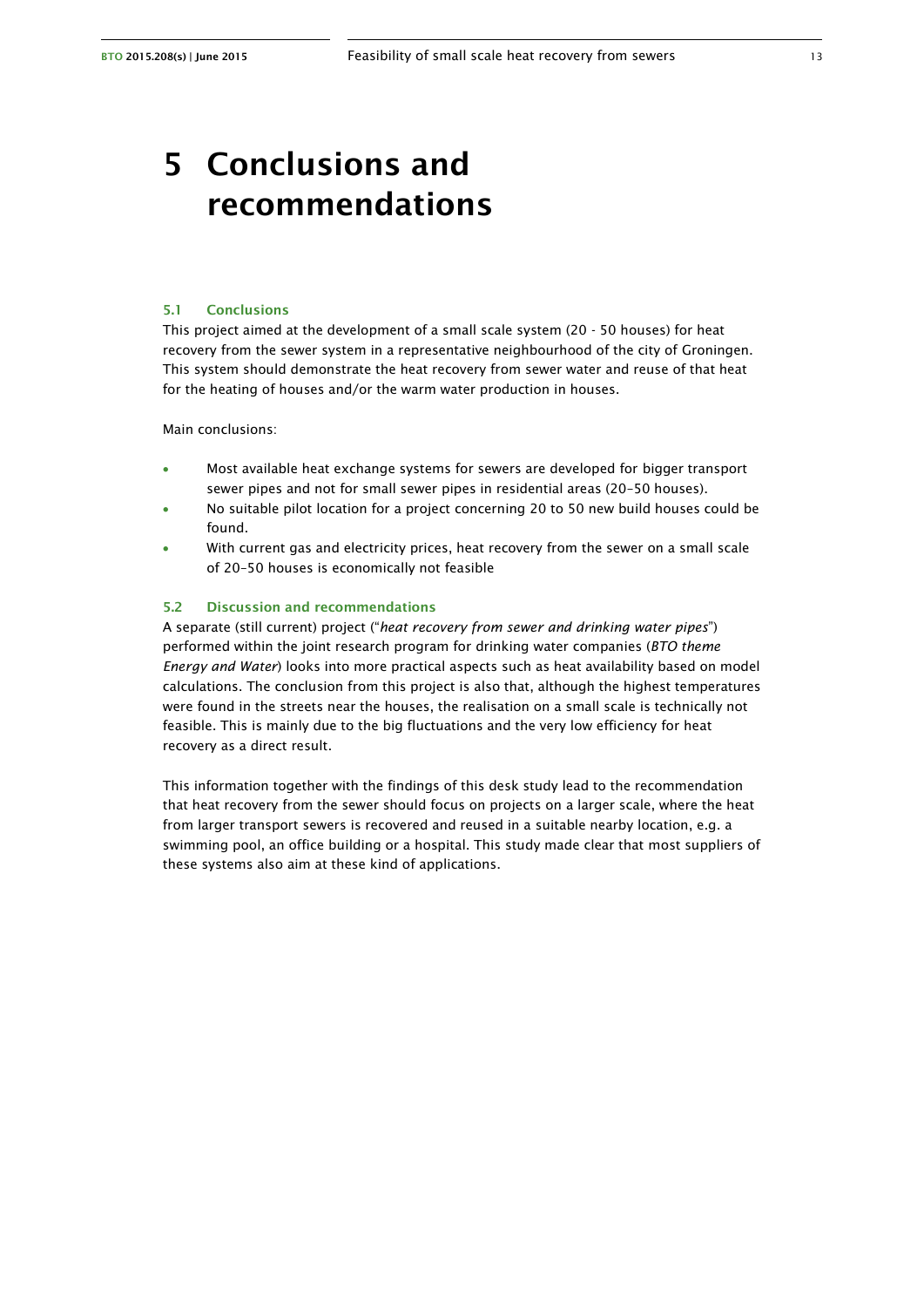### <span id="page-15-0"></span>**6 References**

<span id="page-15-1"></span>Sukkar, R., Kluck, J., Blom, J. and Averesch, J. (2009a) Mastercase energie in de waterketen, Stowa.

<span id="page-15-2"></span>Sukkar, R., Kluck, J. and Blom, J. (2009b) Energie in de waterketen van Leeuwarden. H2O 42(22), 12-13.

<span id="page-15-3"></span>Kluck, J., Bulk, J.v.d., Flameling, T. and Brauw, H.d. (2011) Thermische energie uit afvalwater in Zwolle, STOWA.

<span id="page-15-4"></span>Hofman, J., Hofman-Caris, R., Nederlof, M., Frijns, J. and Van Loosdrecht, M. (2010) Water and energy as inseparable twins for sustainable solutions. Water Science and Technology 63(1), 88-92.

<span id="page-15-5"></span>Wanner, O. (2009) Wärmerückgewinnung aus Abwasser, Eawag: Das Wasserforschungs-Institut des ETH-Bereichs, Dübendorf, Switzerland.